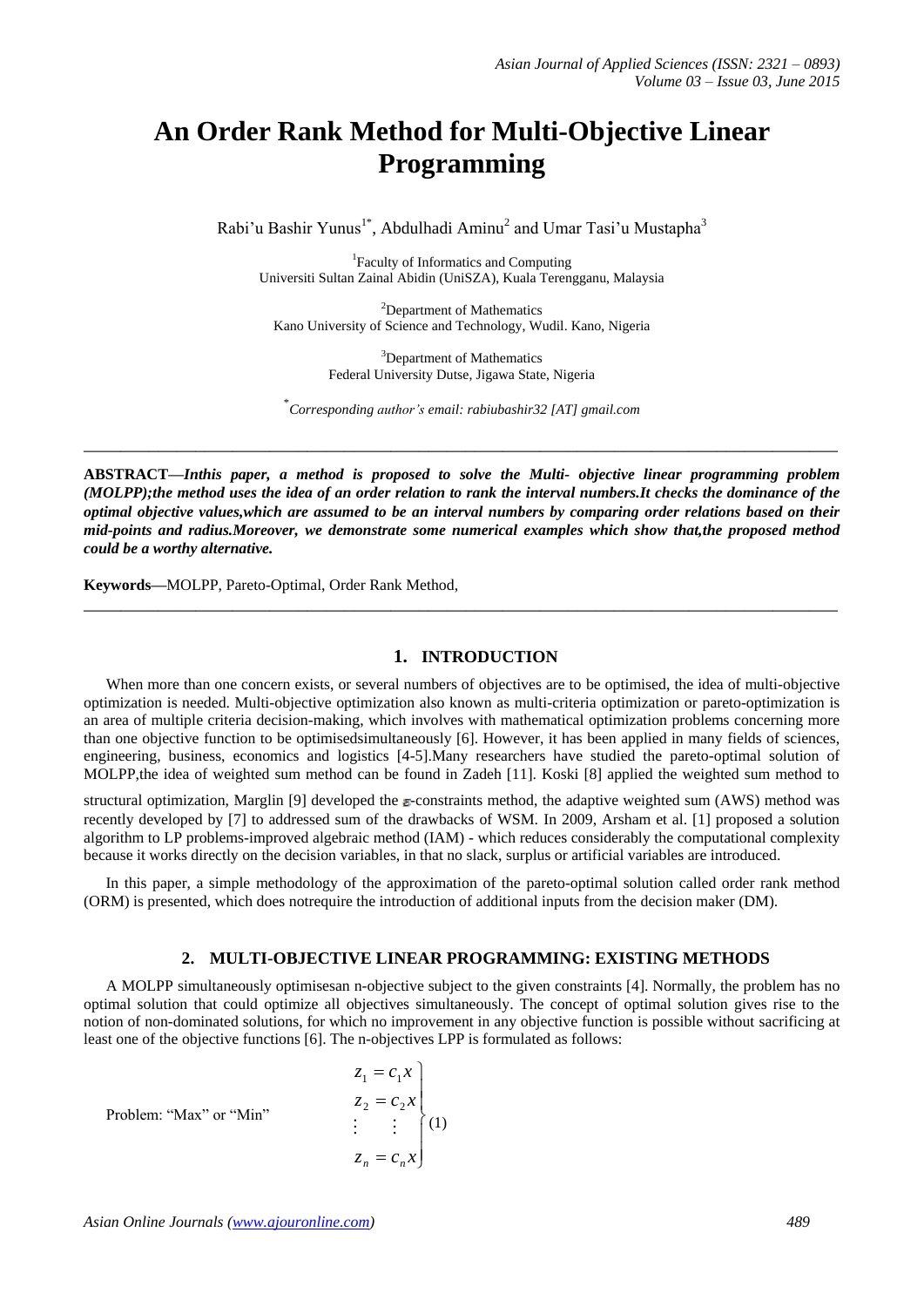$$
Subject to: x \in S = \{x \in R^n : Ax = b, x \ge 0\}.
$$

(2)

where *x* an n-dimensional vector of the decision variables,  $z_1, z_2, ..., z_n$  are the *n*-distinct linear objective functions of

the<br>decision vector, and  $c_1, c_2, ..., c_n$  denote the *n*-dimensional cost vectors. A is an  $m \times n$  constraints matrix, and represents m-dimensional constant vector.Furthermore, an optimal solution to this problem is called; pareto-optimal and is defined precisely as follows:

*Definition 2.1:*A solution is called pareto-optimal (or alternatively; efficient, non-dominated or non-inferior), if there is noother feasible solution that is equal or better with respect toall objectives included in the model.

In this study, to explain the multi-objective solutions, we utilizedwidely used in practice. the two well-known multi-

objectives methods .The traditional methods are; the weighted sum method (WSM) and  $\varepsilon$ -constraints method.

#### *2.1 Weighted Sum Method (WSM)*

Zadeh suggested the weighted sum approach in 1963[11]. The idea behind this method is to associate each objective function with a weighting coefficient and maximize or minimize the weighted sum of the objectives [11].That means the multiple objectives functions are transformed into a single objective function and solved as a single objectiveoptimization problem [4]. The modified problemcan be represented as

$$
F(x) = \sum_{i=0}^{k} w_i f_i(x)
$$
 (3)

where  $f_i(x)$  is the *i*<sup>th</sup> objective function, k is the number of objectives,  $w_i \ge 0$  and  $\sum_{i=0}^{k} w_i = 1$ . The problem with thisapproach is that the solutions may vary significantly as the weighting coefficient change,and also the optimal solutiondistribution is not unique as stated in [4] and [7].

#### 2.2 *E-Constraints Method*

Constraints method dates back to Marglin 1967[8]. In this method, one of the objective functions is selected to be optimized, and all other objective functions are transformed into constrained by setting an upper bound to each of them [8].For any given of set of right-hand side (RHS) values, the problem is but standard LPP. After the problem is solved for one set of achievement level,their values are modified by the decision maker and the problem is solved again with a different set of (RHS) values [4].This process is repeated until a solution is found that is acceptable to the decision maker.

The problem to be solve is now of the form Problem: "Max" or "Min":  $f_l(x)$ 

Subject to:  $f_j(x) \le \varepsilon_j$ ,  $x \in S$  where  $l \in \{1,2,...,l\}$ . (4)

### **3. INTERVAL ARITHMETIC**

In this section, some basic and important definitions in the study of interval numbers are reviewed.These definitions will help in presenting our algorithms.

*Definition* 3.1: A real interval vector  $U \in I(R^n)$  is a set of the form  $\underline{U} = (\underline{U})_{n \times n}$ , where  $i = 1, 2, ..., n$  and  $[u_i^L, u_i^R] \in I(R^n)$  $U_i = [u_i^L, u_i^R] \in I(R^n)$ .

*Definition 4.2:* A real interval matrix  $A \in I(M(R^n))$  is a set of theform  $\underline{A} = (a_{ij})_{n \times n}$  where  $i = 1, 2, ...$ , nand  $a_{ij}=\left[a_{ij}^{L},a_{ij}^{R}\right]\in I(R^{n})$ 

Let  $\underline{A} = [a^L, a^R]$  and  $\underline{B} = [b^L, b^R]$ , then 1.  $\underline{A} + \underline{B} = [a^L + b^L, a^R + b^R]$  (Addition)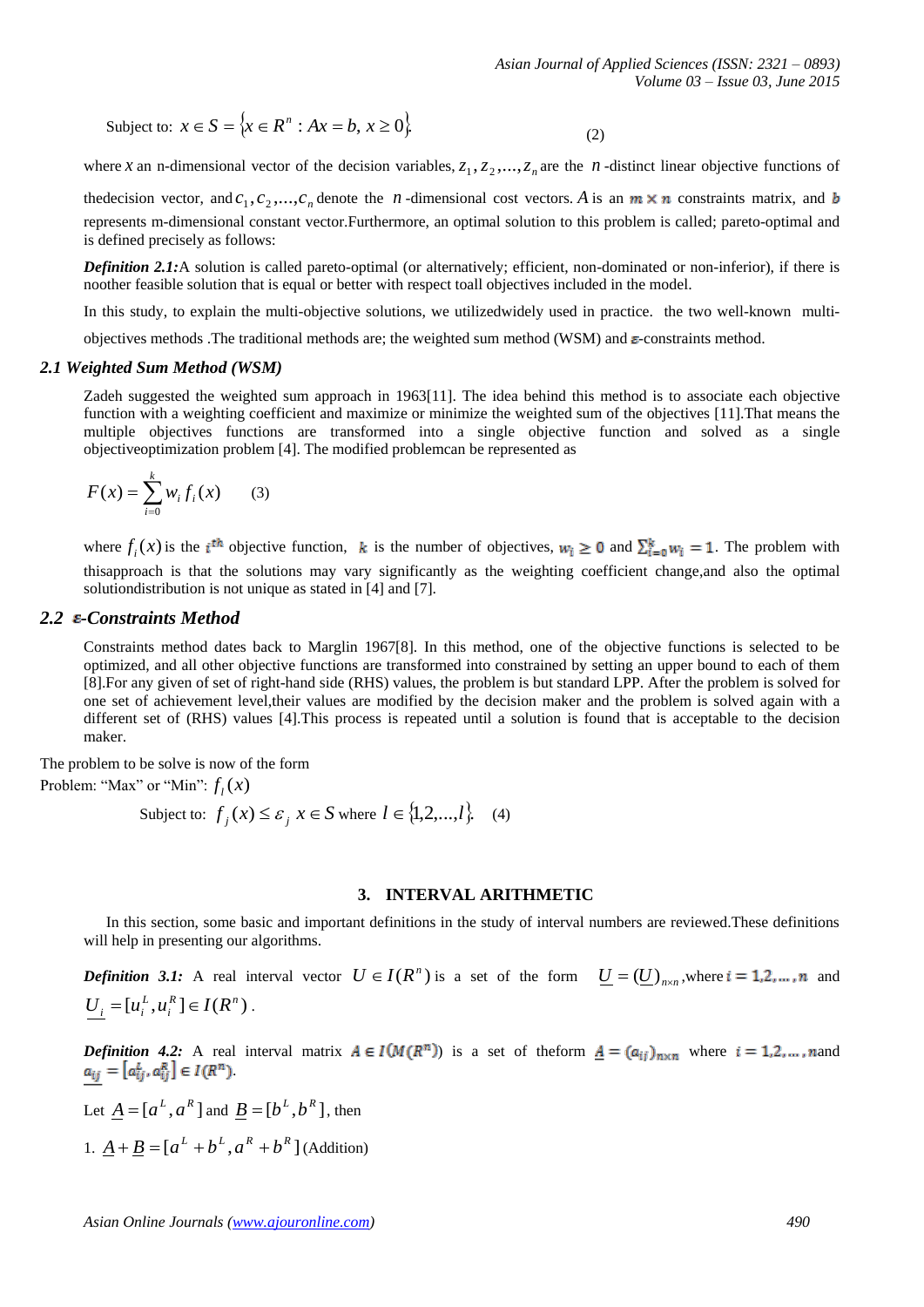2. 
$$
\underline{A} - \underline{B} = [a^L - b^L, a^R - b^R]
$$
 (Subtraction)  
\n3.  $\underline{A} \cdot \underline{B} = [\min \{a^L b^L, a^L b^R, a^R b^L, a^R b^R\}$ , max $\{a^L b^L, a^L b^R, a^R b^L, a^R b^R\}$  (Multiplication)  
\n4.  $\frac{\underline{A}}{\underline{B}} = [a^L, a^R] [\frac{1}{b^L}, \frac{1}{b^R}]$  for  $0 \notin b$  (Division)

# **4. AN ORDER RANK METHOD (ORM)**

For a given multi-objective linear programming problem, the IAM used to find the coordinates of the corner points of the feasible region [1]. Parametric representation  $f_1(\lambda_i)$ ,  $f_2(\lambda_i)$ , ...,  $f_n(\lambda_i)$  of the feasible region is then developed

using parameters  $\lambda_1, \lambda_2, ..., \lambda_n$ ,  $\forall \lambda_i s \ge 0$  such that  $\sum_{i=1}^n \lambda_i =$ *i i* 1  $\lambda_i = 1$ , where *n* denotes the number of vertices.

### *Proposition 4.1*

The Maximum or (Minimum) points of a (MOLPP) with a bounded feasible region correspond to the Maximization or (Minimization) of the parametric objective function  $f_1(\lambda_i)$ ,  $f_2(\lambda_i)$ ,...,  $f_n(\lambda_i)$  for

#### *Proof:*

Following [1], let the terms with the largest (smallest) coefficients in  $f_1(\lambda_i)$ ,  $f_2(\lambda_i)$ , ...,  $f_n(\lambda_i)$  with their corresponding parameters  $\lambda_{L1}$ ,  $\lambda_{L2}$ ,...,  $\lambda_{Ln}$ , and  $\lambda_{S1}$ ,  $\lambda_{S2}$ ,...,  $\lambda_{Sn}$ , be denoted by  $\lambda_{Lh}$  and  $\lambda_{Sh}$  respectively. Since, each  $f_i(\lambda_i)$  such that are (linear) convex combination of the coefficient, the optimal solution of  $f_i(\lambda_i)$  are obtained by setting both  $\lambda_{Lh}$  or  $\lambda_{Sh}$  equal to 1and all other  $\lambda_{Li}$ 's and  $\lambda_{Si}$ 's to zero, where  $h, k \in \{1, 2, ..., n\}$  and the proof is completed. Suppose that the second parametric representation of the optimal solution is of the form:  $g_1(\lambda_i) = \alpha_{11}\lambda_1 + \alpha_{12} + \cdots + \alpha_{1n}\lambda_n$ 

*i n n g* 2 21 1 22 2 ( )

 $g_n(\lambda_i) = \alpha_{n1}\lambda_1 + \alpha_{n2} + \cdots + \alpha_{nn}\lambda_n$ We reduce the system into an augmented matrix

$$
\begin{pmatrix}\n\mathbf{g}_1 \\
\mathbf{g}_2 \\
\vdots \\
\mathbf{g}_n\n\end{pmatrix} = \begin{pmatrix}\n\alpha_{11} & \alpha_{12} & \cdots & \alpha_{1n} \\
\alpha_{12} & \ddots & \alpha_{2n} \\
\vdots & \ddots & \vdots \\
\alpha_{n1} & \cdots & \alpha_{nn}\n\end{pmatrix} \begin{pmatrix}\n\lambda_1 \\
\lambda_2 \\
\vdots \\
\lambda_n\n\end{pmatrix}
$$
\n(5)

Setting  $[\lambda_1, \lambda_2, ..., \lambda_n] = [1, 0, 0, ..., 0]$  in (5), we have

$$
A_{1} = \begin{pmatrix} \alpha_{11} \\ \alpha_{21} \\ \vdots \\ \alpha_{n1} \end{pmatrix}
$$
 (6)

Setting  $[\lambda_1, \lambda_2, ..., \lambda_n] = [0,1,0,...,0]$  in (5), we have

$$
A_2 = \begin{pmatrix} \alpha_{12} \\ \alpha_{22} \\ \vdots \\ \alpha_{n2} \end{pmatrix} \tag{7}
$$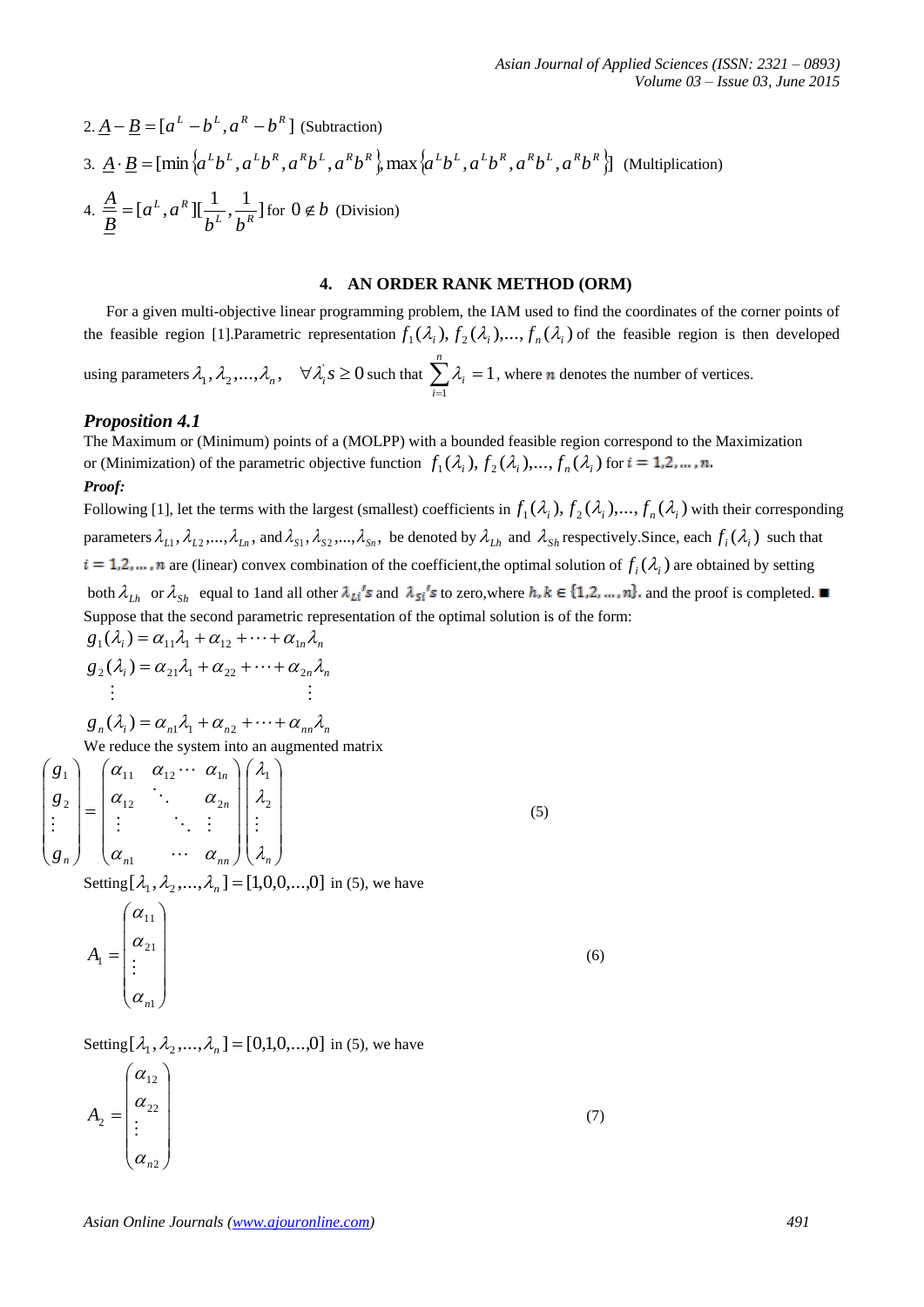(8)

 $\vdots$ Setting  $[\lambda_1, \lambda_2, ..., \lambda_n] = [0, 0, 0, ..., 1]$  in (5), we have

 $\overline{\phantom{a}}$  $\overline{\phantom{a}}$  $\overline{\phantom{a}}$  $\begin{array}{c} \hline \end{array}$ J  $\overline{\phantom{a}}$  $\mathsf{I}$  $\mathsf{I}$  $\int$  $\setminus$  $=$  $\left| \begin{array}{c} \alpha_{2n} \\ 1 \end{array} \right|$ *nn n*  $A_n = \begin{bmatrix} \alpha \\ \vdots \end{bmatrix}$  $\alpha$  $\alpha$  $\vdots$ 2 1

Let us consider  $A_i = [\alpha_{ij}, \alpha_{i+1j}, ..., \alpha_{nj}]^T$  as an optimal objective values for  $i = 1, 2, ..., n$  and  $j \ge 1$ . Without loss of generality, we can define an interval number  $\underline{A}_i = [\min\{A_i\},\max\{A_i\}]$  or  $\underline{A}_i = [\alpha_{ij}^L, \alpha_{ij}^R]^T$  $\underline{A}_i = [\alpha_{ij}^L, \alpha_{ij}^R]^T$ , where superscript *L* and *R* denote the lower and upper bounds of the interval number respectively.

The mid-point and radius of the interval numbers are defined as follows

$$
m(\underline{A}_i) = \frac{\min\{A_i\} + \max\{A_i\}}{2} = \frac{\alpha_{ij}^L + \alpha_{ij}^R}{2}
$$
  
\n
$$
w(\underline{A}_i) = \frac{\max\{A_i\} - \min\{A_i\}}{2} = \frac{\alpha_{ij}^R - \alpha_{ij}^L}{2}
$$
\n(9)

If the feasible regions of MOLPP are available, it is simple to get thepareto-optimal solution if thefollowing steps are considered.

#### *Algorithm 4.1*

 $\vdots$ 

Step 1: Form a parametric representation of the feasible regions to obtain the optimal solution.

Step 2: Form a second parametric representation of the optimal solutions.

Step 3: Form an augmented matrix of the second parametric representation and apply the setting as the basis of the parameters as shown in equation (6), (7) and so on.

Step 4: Check the Dominance: Given  $\underline{A}_1, \underline{A}_2, \underline{A}_3, ..., \underline{A}_n$  as a sets of optimal objective values,

- *Dominance for Maximization problem* 

$$
\underline{A}_1 \text{ Dominates } \underline{A}_2, \underline{A}_3, \underline{A}_4, \dots, \underline{A}_n,
$$
  
If  $m(\underline{A}_1) \le m(\underline{A}_2), m(\underline{A}_3), \dots, m(\underline{A}_n)$  and  $w(\underline{A}_1) \ge w(\underline{A}_2), w(\underline{A}_3), \dots, w(\underline{A}_n)$ .

- *Dominance for Minimization problem*

$$
\underline{A}_1 \text{ Dominates } \underline{A}_2, \underline{A}_3, \underline{A}_4, \dots, \underline{A}_n,
$$
  
If  $m(\underline{A}_1) \ge m(\underline{A}_2), m(\underline{A}_3), \dots, m(\underline{A}_n)$  and  $w(\underline{A}_1) \le w(\underline{A}_2), w(\underline{A}_3), \dots, w(\underline{A}_n)$ .

Step 5: Conclude that  $x^*$  with its corresponding objective value  $\underline{A}_1$  is the pareto-optimal solution.

## **5. NUMERICAL EXAMPLE**

Consider the MOLPP below:

$$
\text{Max:} \begin{cases} z_1 = -2x_1 + 3x_2 \\ z_2 = 3x_1 - x_2 \\ z_3 = x_1 + 2x_2 \end{cases} \tag{11}
$$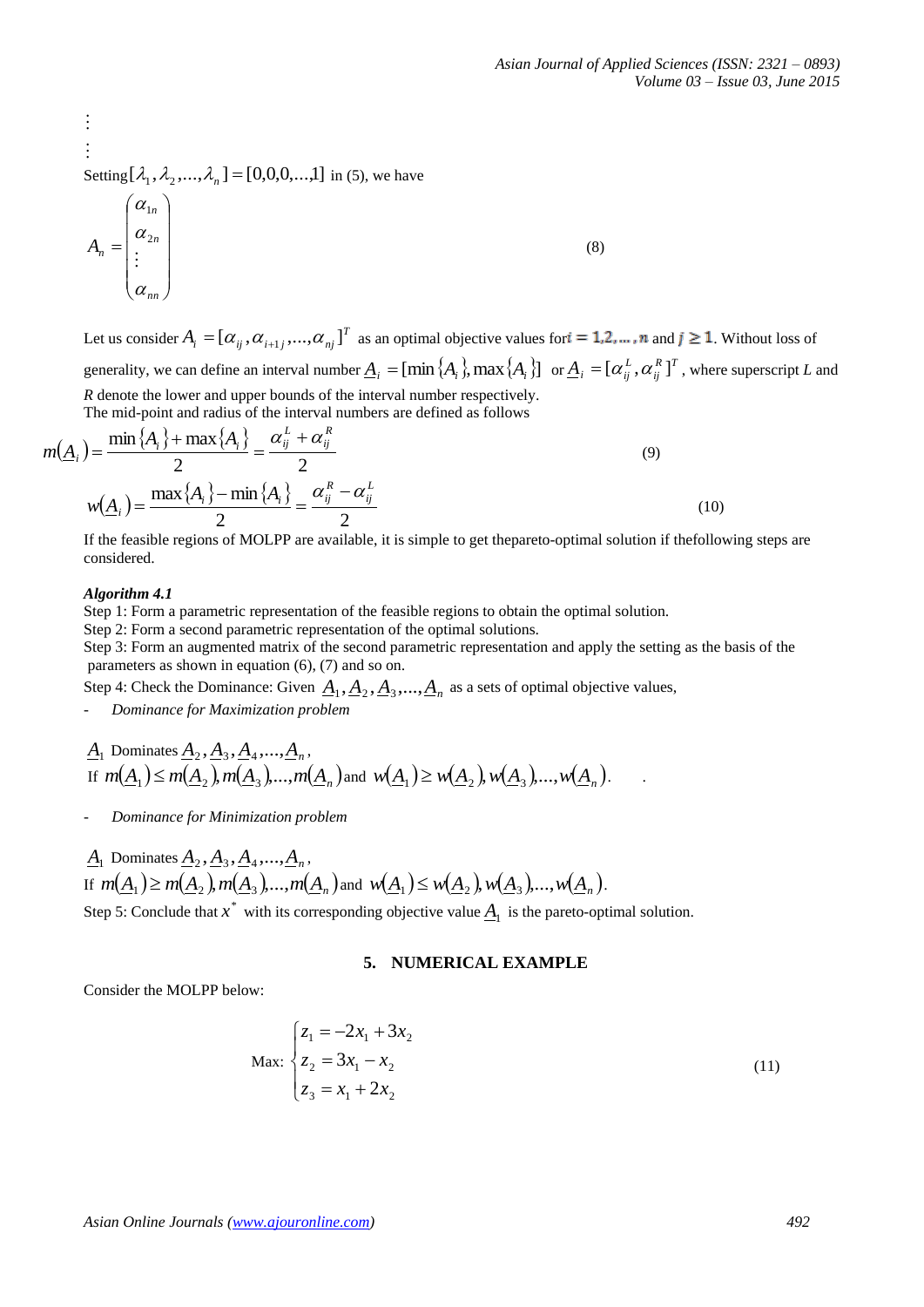(12)

$$
(i) \quad -x_1 + x_2 \le 2
$$
\n
$$
(ii) \quad x_1 + 2x_2 \le 6
$$
\n
$$
(iii) \quad x_1 \le 4
$$
\nSubject to:\n
$$
(iv) \quad x_1 + x_2 \ge 1
$$
\n
$$
(v) \quad x_1 \ge 0
$$
\n
$$
(vi) \quad x_2 \ge 0
$$

The table below shows the solutions of this problem solved by IAM, where under feasibility test 1 and 0 represent "Yes" and "No" respectively.

|     | <b>Table 1:Solution</b> |          |                  |                    |  |  |  |
|-----|-------------------------|----------|------------------|--------------------|--|--|--|
| No. | $x_{1}$                 | $x_2$    | <b>Feasible?</b> | <b>Equation</b>    |  |  |  |
| 1.  | 2/3                     | 8/3      |                  | $(i)$ and $(ii)$   |  |  |  |
| 2.  | 4                       | 6        |                  | $(i)$ and $(iii)$  |  |  |  |
| 3.  | $-1/2$                  | 3/2      |                  | $(i)$ and $(iv)$   |  |  |  |
| 4.  | 0                       | 2        |                  | $(i)$ and $(v)$    |  |  |  |
| 5.  | $-2$                    |          |                  | $(i)$ and $(vi)$   |  |  |  |
| 6.  | 4                       |          |                  | $(ii)$ and $(iii)$ |  |  |  |
| 7.  | $-4$                    | 5        |                  | $(ii)$ and $(iv)$  |  |  |  |
| 8.  | 0                       | 3        | 0                | $(ii)$ and $(v)$   |  |  |  |
| 9.  | 6                       | $\theta$ | $\Omega$         | $(ii)$ and $(vi)$  |  |  |  |
| 10. |                         | $-3$     | 0                | $(iii)$ and $(iv)$ |  |  |  |
| 11. | [0,4]                   |          |                  | $(iii)$ and $(v)$  |  |  |  |
| 12. | 4                       |          |                  | $(iii)$ and $(vi)$ |  |  |  |
| 13. |                         |          |                  | $(iv)$ and $(v)$   |  |  |  |
| 14. |                         | 0        |                  | $(iv)$ and $(vi)$  |  |  |  |
| 15. |                         |          |                  | $(v)$ and $(vi)$   |  |  |  |

**Table 2:** Feasible Solutions

| -      |  |  |  |
|--------|--|--|--|
| $\sim$ |  |  |  |

Parametric representation of the feasible region is then developed using  $\lambda_1, \lambda_2, ..., \lambda_6, \quad \forall \lambda_i s \ge 0$  such that  $\sum_{i=1} \lambda_i =$ 6 1 1. *i*  $\lambda_i$ 

$$
x_1 = \frac{2}{3}\lambda_1 + 4\lambda_3 + 4\lambda_4 + \lambda_6 \qquad (13)
$$

$$
x_2 = \frac{8}{3}\lambda_1 + 2\lambda_2 + \lambda_3 + \lambda_5 \tag{14}
$$

Substituting (13) and (14) into the objective function  $z_1$ , we have

$$
z_1 = \frac{20}{3}\lambda_1 + 6\lambda_2 - 5\lambda_3 - 8\lambda_4 + 3\lambda_5 - 2\lambda_6
$$

Setting  $\lambda_1 = 1$  and all other  $\lambda_i$ 's to zero, the maximum value found to be  $\frac{20}{\lambda}$ . Substituting (13) and (14) into the objective function  $z_2$ , we have

$$
z_2 = -\frac{2}{3}\lambda_1 - 2\lambda_2 + 11\lambda_3 + 12\lambda_4 - \lambda_5 + 3\lambda_6
$$

Setting  $\lambda_4 = 1$  and all other  $\lambda_i$ 's to zero, the maximum value found to be12.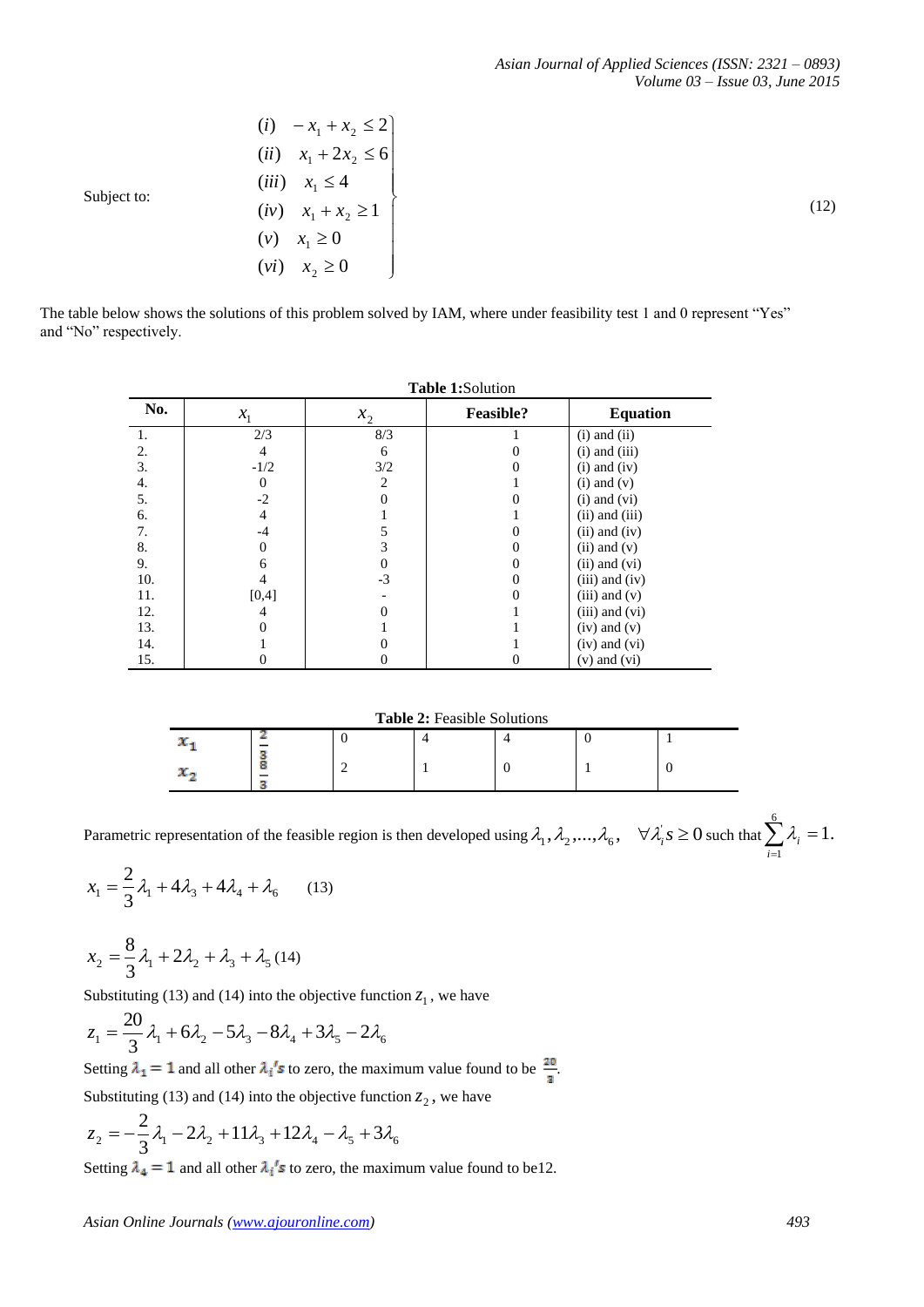1

*i*

Substituting (13) and (14) into the objective function  $z_3$ , we have

$$
z_3 = 6\lambda_1 + 4\lambda_2 + 6\lambda_3 + 4\lambda_4 + 2\lambda_5 + \lambda_6
$$

Setting  $\lambda_3 = 1$  and all other  $\lambda_i$ 's to zero, the maximum value found to be 6. Now the optimal solutions are

| <b>Table 3: Optimal solutions</b> |           |           |  |  |
|-----------------------------------|-----------|-----------|--|--|
| x                                 | $x_1 = 4$ | $x_1 = 4$ |  |  |
| -                                 | $x_2 = 1$ | $x2 = 0$  |  |  |
|                                   |           |           |  |  |

We form the second parametric representation of the optimal solution, for  $\lambda_1, ..., \lambda_3$ ,  $\forall \lambda_i, s \ge 0$  such that  $\sum_{i=1} \lambda_i =$ 3 1.  $\lambda_i$ 

$$
x_1 = \frac{2}{3}\lambda_1 + 4\lambda_2 + 4\lambda_3 (15)
$$
  

$$
x_2 = \frac{8}{3}\lambda_1 + \lambda_2 + 0\lambda_3 \qquad (16)
$$

Substituting (15) and (16) into the objective functions (11), we have

$$
z_1 = \frac{20}{3} \lambda_1 - 5\lambda_2 - 8\lambda_3
$$
  

$$
z_2 = -\frac{2}{3} \lambda_1 + 11\lambda_2 + 12\lambda_3
$$
  

$$
z_3 = 6\lambda_1 + 6\lambda_2 + 4\lambda_3
$$

 $\sim$ 

An augmented matrix of the above system is now form

$$
\begin{pmatrix} z_1 \\ z_2 \\ z_3 \end{pmatrix} = \begin{pmatrix} \frac{20}{3} & -5 & -8 \\ \frac{-2}{3} & 11 & 12 \\ 6 & 6 & 4 \end{pmatrix} \begin{pmatrix} \lambda_1 \\ \lambda_2 \\ \lambda_3 \end{pmatrix}
$$
 (17)

Setting  $[\lambda_1, \lambda_2, \lambda_3] = [1, 0, 0]$  in (17), we have  $\overline{\phantom{a}}$  $\overline{\phantom{a}}$  $\overline{\phantom{a}}$  $\overline{\phantom{a}}$  $\overline{\phantom{a}}$ J  $\mathsf{I}$  $\mathsf{I}$  $\mathsf{I}$  $\mathsf{I}$  $\mathsf{I}$  $\setminus$  $=$   $\vert$   $=$ 6 3 2  $\frac{20}{3}$  $A<sub>1</sub>$ Setting  $[\lambda_1, \lambda_2, \lambda_3] = [0,1,0]$  in (17), we have  $\overline{\phantom{a}}$  $\overline{\phantom{a}}$  $\overline{\phantom{a}}$ J  $\setminus$  $\mathsf{I}$  $\mathsf{I}$  $\mathsf{I}$  $\setminus$  $\left( -\right.$  $=$ 6 11 5  $A<sub>2</sub>$ Setting  $[\lambda_1, \lambda_2, \lambda_3] = [0, 0, 1]$  in (17), we have  $\overline{\phantom{a}}$  $\overline{\phantom{a}}$  $\overline{\phantom{a}}$ J  $\setminus$  $\mathsf{I}$  $\mathsf{I}$  $\mathsf{I}$  $\setminus$  $\left( -\right.$  $=$ 4 12 8  $A<sub>3</sub>$ 

Now,  $\underline{A}_1 = [-\frac{2}{3}, \frac{20}{3}]$ ,  $\underline{A}_2 = [-5, 11]$ ,  $\underline{A}_3 = [-8, 12]$ We compute the mid-point and radius as follows:

;  $m(A_2) = 3$ ;  $m(A_3) = 2$ . ;  $w(A_2) = 8$ ,  $w(A_3) = 10$ .

It is clear from the above that,  $m(\underline{A}_3) \leq m(\underline{A}_1)$ ,  $m(\underline{A}_2)$  and also  $w(\underline{A}_3) \geq w(\underline{A}_2)$ ,  $w(\underline{A}_3)$